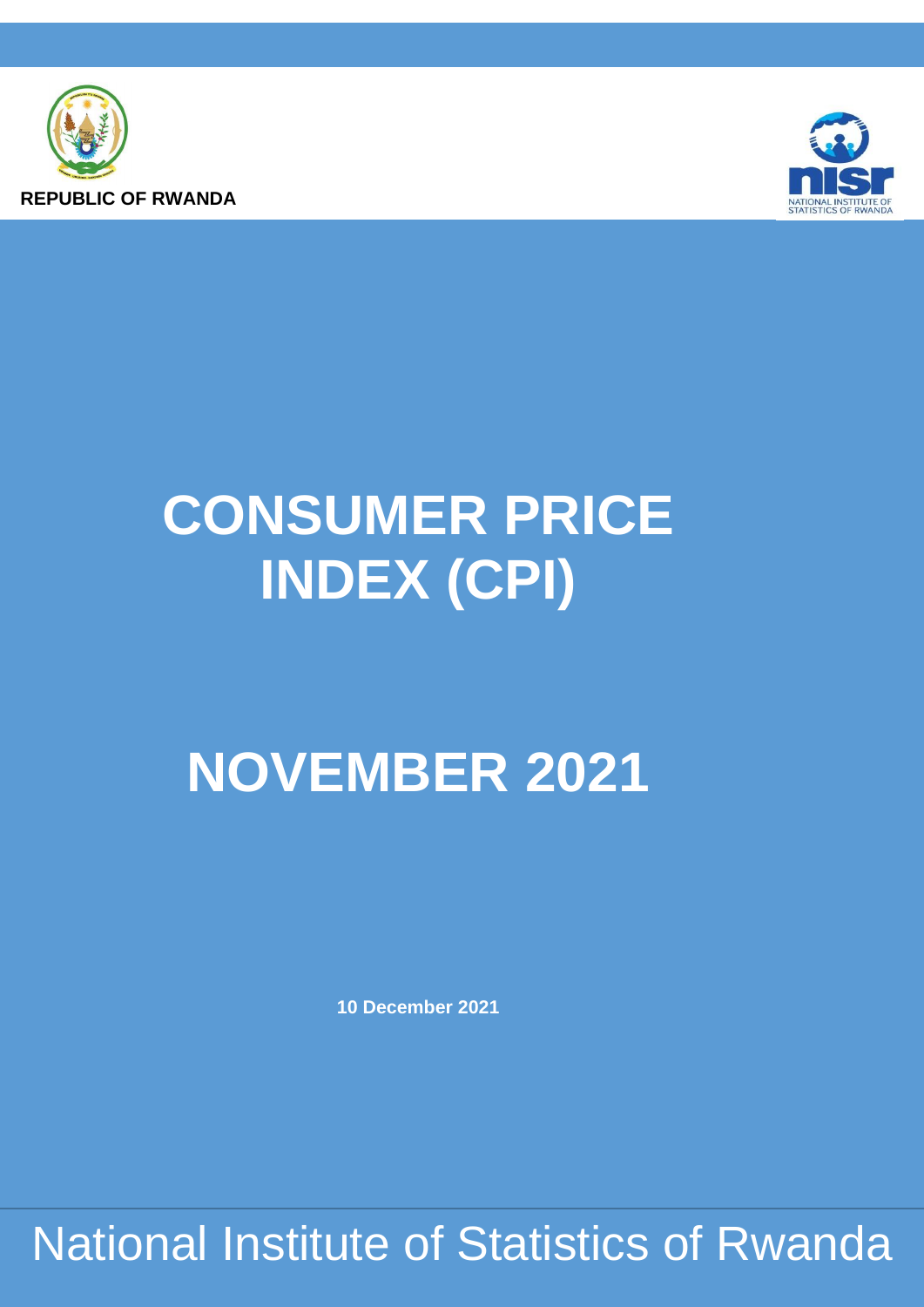#### **1. Summary**

This is the monthly publication of the Consumer Price Index (CPI) for the month of November 2021. Urban CPI will be the focus of this publication as it is the headline index for monetary policy purposes.

#### **1.1. Urban Index**

Urban CPI increased by 1 percent on annual basis (November 2021 and November 2020) and decreased by 0.5 percent on monthly basis (November 2021 to October 2021). The annual average inflation rate between November 2021 and November 2020 was 1 percent.

#### **1.2. Rural Index**

Rural CPI decreased by 6.4 percent on annual basis and decreased by 1.1 percent on monthly basis.

#### **1.3. Overall Rwanda Index**

Rwanda CPI decreased by 3.4 percent on annual basis and decreased by 0.9 percent on monthly basis.

| <b>TABLE 1: Consumer Price Index, Urban and Rural</b> |        |                                                         |        |      |      |        |        |        |        |        |        |        |                  |
|-------------------------------------------------------|--------|---------------------------------------------------------|--------|------|------|--------|--------|--------|--------|--------|--------|--------|------------------|
|                                                       |        | percentage change on the same period 12 months earlier: |        |      |      |        |        |        |        |        |        |        |                  |
|                                                       | 2020   |                                                         | 2021   |      |      |        |        |        |        |        |        |        |                  |
|                                                       | Nov.   | Dec.                                                    | Jan.   | Feb. | Mar. | Apr.   | May.   | Jun.   | Jul.   | Aug.   | Sep.   | Oct.   | Nov.             |
| Urban CPI Annual change                               | 4.2    | 3.7                                                     | 2.8    | 1.6  | 2.0  | 2.4    | $-0.1$ | $-0.2$ | $-0.4$ | $-0.6$ | $-0.9$ | 0.6    | 1.0 <sub>l</sub> |
| Rural CPI Annual change                               | 4.7    | 4.1                                                     | 4.0    | 4.1  | 1.5  | 3.0    | 0.7    | 0.3    | $-1.7$ | $-2.8$ | $-4.8$ | $-6.0$ | $-6.4$           |
| Rwanda CPI Annual change                              | 4.5    | 3.9 <sub>l</sub>                                        | 3.5    | 3.9  | 1.7  | 2.7    | 0.4    | 0.1    | -1.1   | $-1.8$ | $-3.2$ | $-3.3$ | $-3.4$           |
| Urban CPI Monthly change                              | $-1.0$ | $-0.8$                                                  | $-0.3$ | 0.4  | 1.4  | 0.2    | $-0.5$ | $-0.2$ | 0.0    | 0.3    | 0.6    | 0.6    | $-0.5$           |
| Rural CPI Monthly change                              | $-0.7$ | $-1.7$                                                  | $-1.2$ | 0.5  | 1.4  | $-1.6$ | $-2.5$ | 0.2    | $-0.4$ | 0.6    | $-0.1$ | $-0.7$ | $-1.1$           |
| Rwanda CPI Monthly change                             | $-0.8$ | -1.31                                                   | $-0.8$ | 0.5  | 1.4  | $-0.9$ | $-1.6$ | 0.0    | $-0.3$ | 0.5    | 0.2    | $-0.1$ | $-0.9$           |
| Source: NISR                                          |        |                                                         |        |      |      |        |        |        |        |        |        |        |                  |

#### **2. Urban Consumer Price Index**

The urban CPI is calculated based on approximately 1,622 products in twelve urban centres of Rwanda. The table below shows monthly and annual changes in November 2021 for the main categories of the urban index.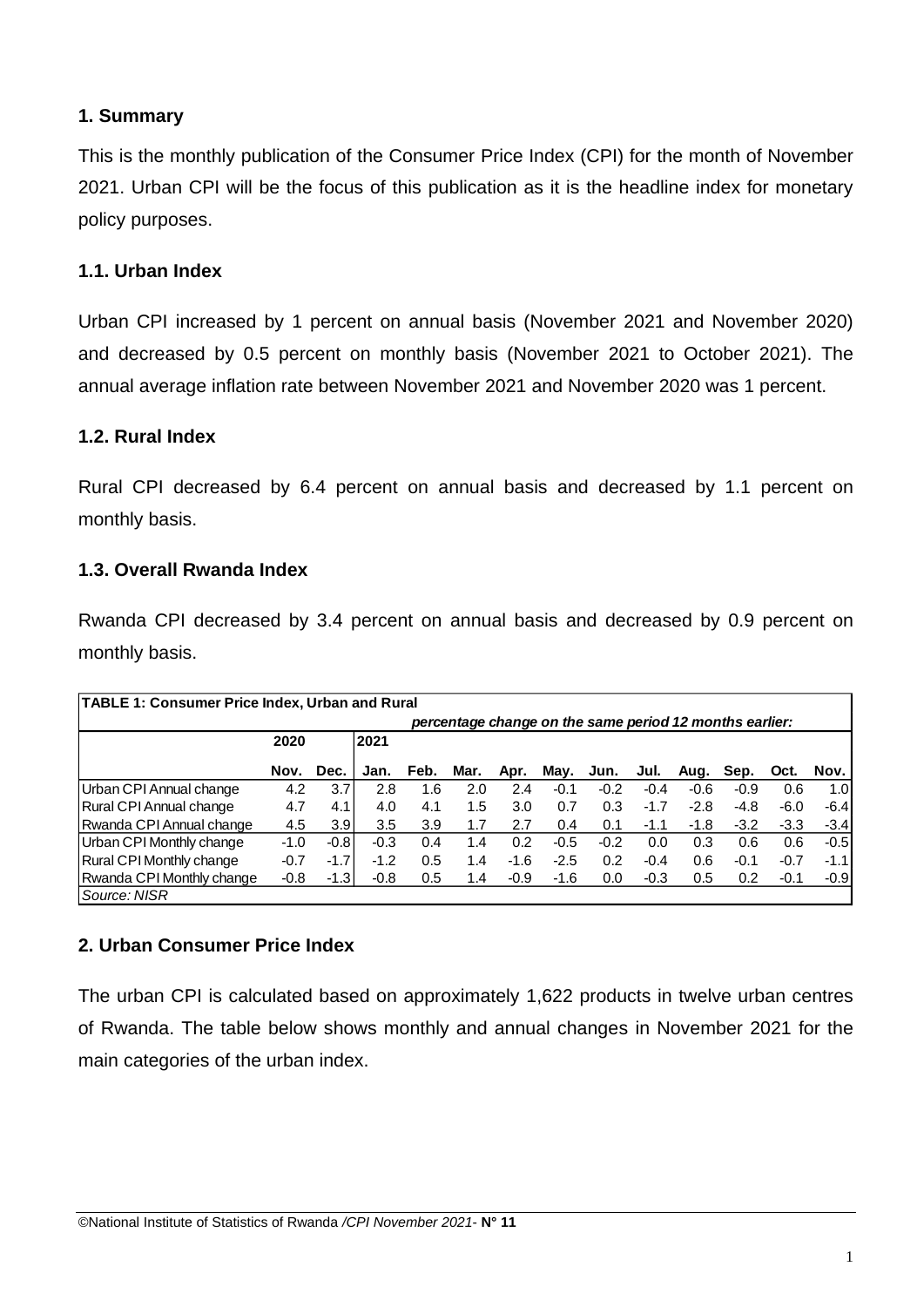|        | <b>TABLE 2: Consumer Price Index, Urban summary</b>               |         |                                |              |
|--------|-------------------------------------------------------------------|---------|--------------------------------|--------------|
|        |                                                                   |         | Percentage change in Nov. 2021 |              |
| Code   | <b>Categories</b>                                                 | Weights | on Oct. 2021                   | on Nov. 2020 |
|        | <b>GENERAL INDEX</b>                                              | 100%    | $-0.5%$                        | 1.0%         |
| 01     | Food and non-alcoholic beverages                                  | 27%     | $-2.7%$                        | $-3.7%$      |
| 01.1.1 | Bread and cereals                                                 | 5%      | 1.1%                           | $-0.5%$      |
| 01.1.2 | Meat                                                              | 2%      | 0.3%                           | 6.5%         |
| 01.14  | Milk cheese and eggs                                              | 1%      | $-1.4%$                        | 6.1%         |
| 01.1.7 | Vegetables                                                        | 9%      | $-10.2%$                       | $-19.9%$     |
| 01.2   | Non-alcoholic beverages                                           | 1%      | $-0.1%$                        | 2.6%         |
| 02     | Alcoholic beverages tobacco and narcotics                         | 5%      | 0.2%                           | 4.0%         |
| 03     | Clothing and footwear                                             | 5%      | 0.3%                           | 3.3%         |
| 04     | Housing water, electricity, gas and other fuels                   | 21%     | 0.2%                           | 1.3%         |
| 05     | Furnishings household equipment and routine household maintenance | 4%      | 1.5%                           | 6.5%         |
| 06     | Health                                                            | 1%      | 0.5%                           | 0.8%         |
| 07     | Transport                                                         | 12%     | 0.2%                           | 3.8%         |
| 08     | Communication                                                     | 3%      | $0.0\%$                        | 0.0%         |
| 09     | Recreation and culture                                            | 3%      | 0.7%                           | 2.1%         |
| 10     | Education                                                         | 3%      | 0.0%                           | 19.2%        |
| 11     | Restaurants and hotels                                            | 9%      | 0.9%                           | 3.9%         |
| 12     | Miscellaneous goods and services                                  | 6%      | 0.2%                           | 0.2%         |
|        | Source: NISR                                                      |         |                                |              |

Urban CPI increased by 1 percent in November 2021 compared to the same month of 2020. Transport increased by 3.8 percent, Education increased by 19.2 percent and Restaurants and Hotels increased by 3.9 percent.

The CPI for November 2021 decreased by 0.5 percent compared to October 2021. Food and non-alcoholic beverages decreased by 2.7 percent.

The underlying inflation rate (excluding fresh food and energy) increased by 3.8 percent when compared to November 2020 and increased by 0.4 when compared to October 2021 (See Table 4).

The annual average inflation rate between November 2021 and November 2020 is 1 percent. The annual average underlying inflation rate is 2 percent.

| TABLE 3: Consumer Price Index (Urban only): Core and General, annual percentage change (evolution over 12 months)<br>percentage change on the same period 12 months earlier: |      |      |      |      |      |      |      |      |      |      |      |      |      |
|------------------------------------------------------------------------------------------------------------------------------------------------------------------------------|------|------|------|------|------|------|------|------|------|------|------|------|------|
|                                                                                                                                                                              | 2020 |      | 2021 |      |      |      |      |      |      |      |      |      |      |
|                                                                                                                                                                              | Nov. | Dec. | Jan. | Feb. | Mar. | Apr. | May. | Jun. | Jul. | Aug. | Sep. | Oct. | Nov. |
| General index                                                                                                                                                                | 8.0  | 7.7  | 7.3  | 6.7  | 6.2  | 5.7  | 4.9  | 4.1  | 3.3  | 2.6  | 1.8  | 1.2  | 1.01 |
| Core / Underlying index                                                                                                                                                      | 5.6  | 5.61 | 5.5  | 5.4  | 5.3  | 5.2  | 4.5  | 3.9  | 3.3  | 2.7  | 2.2  | 2.0  | 2.0I |
| Source: NISR                                                                                                                                                                 |      |      |      |      |      |      |      |      |      |      |      |      |      |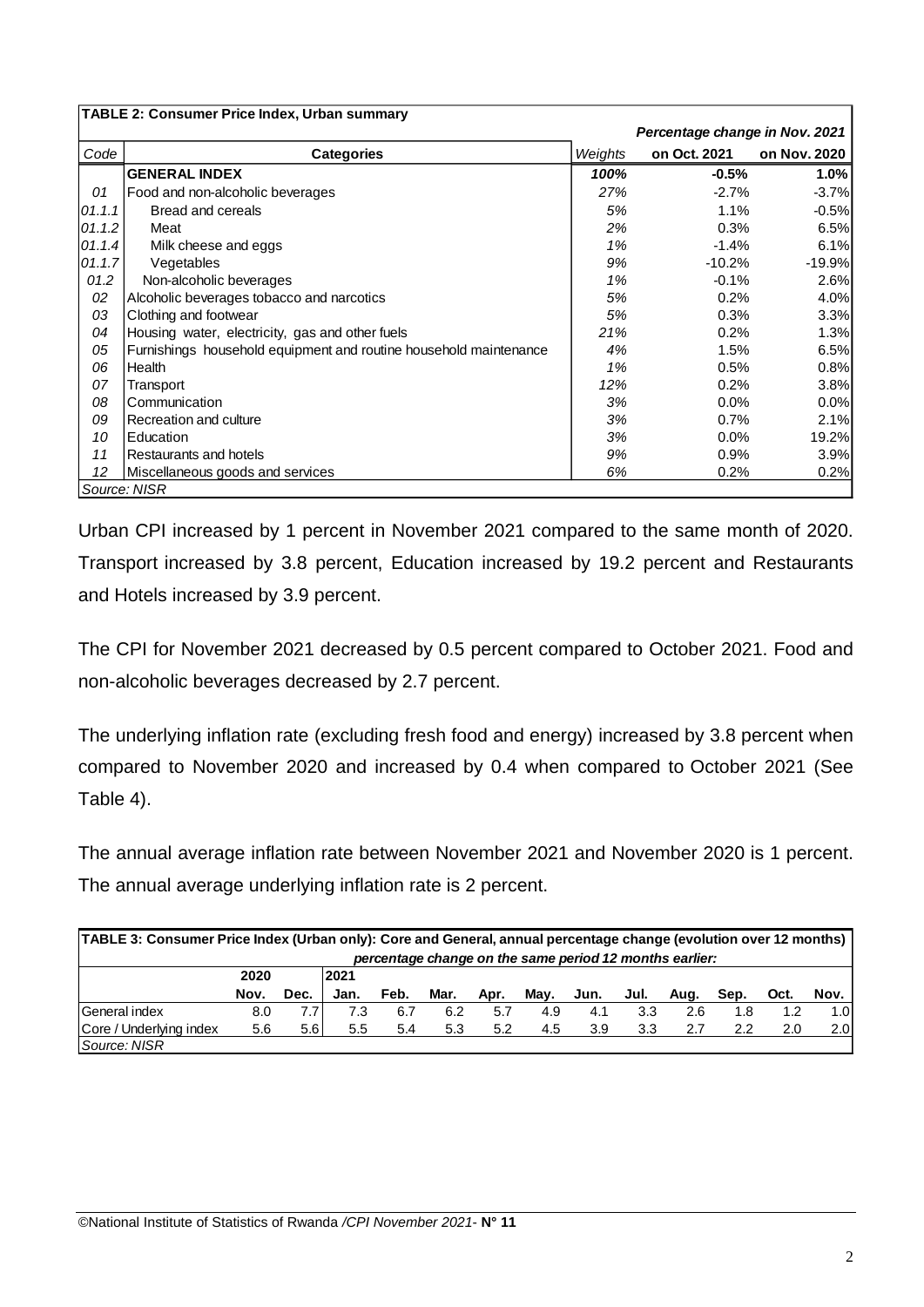

### **Figure 1: Annual changes in urban CPI (January 2014 – November 2021)**

#### **3. Other selected urban indices**

This section highlights five selected urban indices: the local goods index, the imported goods index, the fresh products index, the energy index and the core index.

On annual basis, the local goods index decreased by 0.8 percent, the imported goods index increased by 7 percent, the fresh products index decreased by 10.2 percent, the energy index increased by 2.9 percent and the core index or the general index excluding fresh products and energy increased by 3.8 percent.

On monthly basis, the local goods index decreased by 0.8 percent, the imported goods index increased by 0.2 percent, the fresh products index decreased by 5.1 percent, the energy index increased by 0.7 percent and the core index increased by 0.4 percent.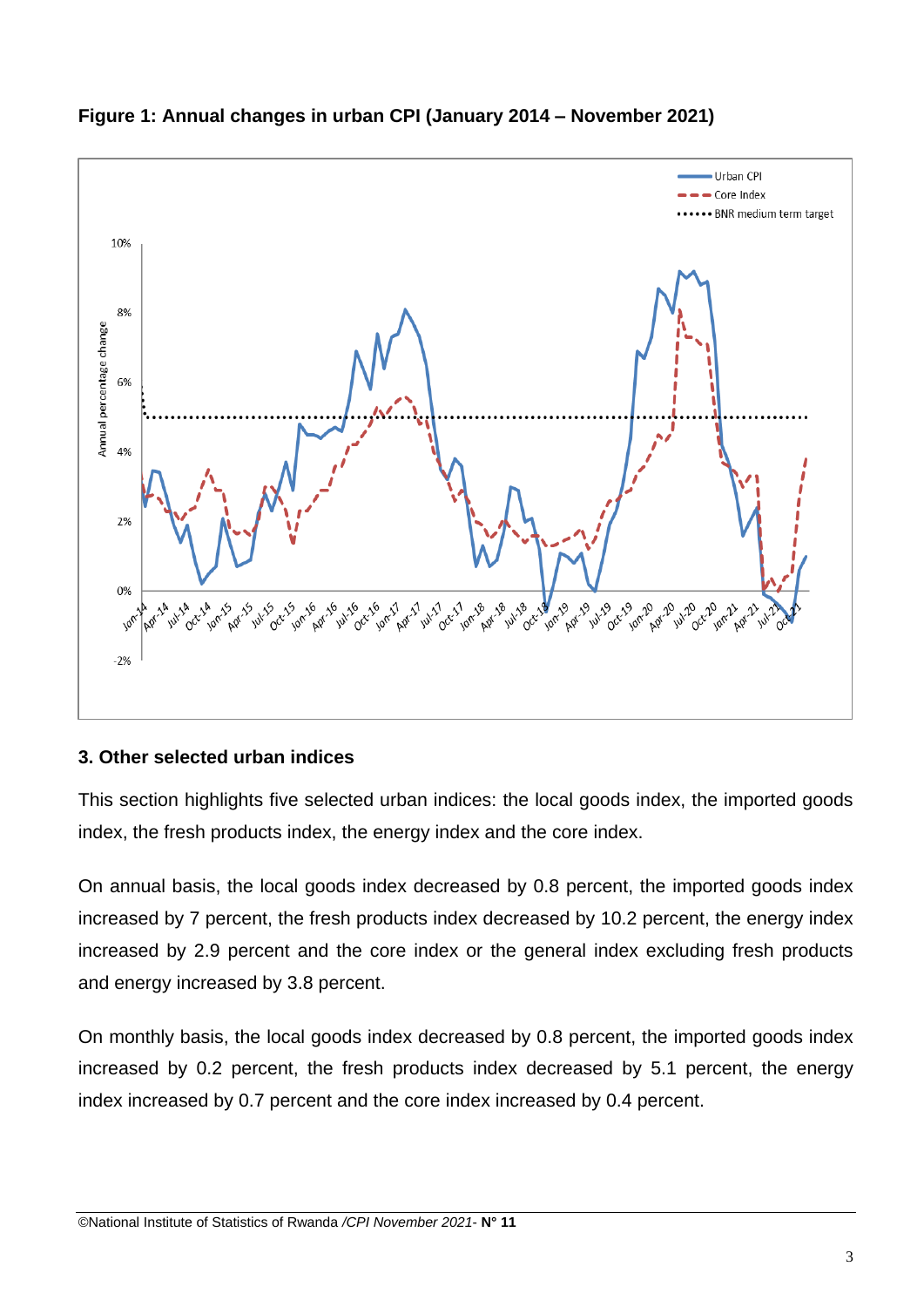| TABLE 4: Consumer Price Index (Urban only), Core & other              |                |                                |              |
|-----------------------------------------------------------------------|----------------|--------------------------------|--------------|
|                                                                       |                | Percentage change in Nov. 2021 |              |
| <b>Categories</b>                                                     | <b>Weights</b> | on Oct. 2021                   | on Nov. 2020 |
| <b>GENERAL INDEX</b>                                                  | 100%           | $-0.5%$                        | 1.0%         |
| <b>Local Goods Index</b>                                              | 77%            | $-0.8%$                        | $-0.8%$      |
| Food and non-alcoholic beverages                                      | 21%            | $-3.3%$                        | $-7.9%$      |
| Housing, water, electricity, gas and other fuels                      | 21%            | 0.2%                           | 1.2%         |
| Transport                                                             | 6%             | $-0.2%$                        | $-0.5%$      |
| <b>Imported Goods Index</b>                                           | 23%            | 0.2%                           | 7.0%         |
| Food and non-alcoholic beverages                                      | 7%             | $-0.9%$                        | 10.7%        |
| Furnishing, household equipment                                       | 2%             | 1.8%                           | 8.3%         |
| Transport                                                             | 6%             | 0.6%                           | 7.6%         |
| Fresh Products index <sup>1</sup>                                     | 16%            | $-5.1%$                        | $-10.2\%$    |
| <b>Energy index</b>                                                   | 7%             | 0.7%                           | 2.9%         |
| General Index excluding fresh Products and energy <sup>2</sup>        | 77%            | 0.4%                           | 3.8%         |
| Source: NISR                                                          |                |                                |              |
| (1) Fresh products are food products which have seasonal fluctuations |                |                                |              |
| (2) Proxy for underlying inflation                                    |                |                                |              |

#### **4. Methodological notice**

The Consumer Price Index (CPI) is a measure of the average change over time of goods and services purchased by households. The CPI uses a Modified Laspeyres formula to calculate the index. The reference population for the CPI consists of all households, urban and rural in Rwanda.

The household basket includes 1,622 products sold in many places spread all over the country. A variety of places of observation are selected: shops, markets, hospitals, schools etc. More than 29,482 prices in urban areas and 10,744 in rural areas are collected every month.

Weights used for the index are from the Household Living Conditions Survey (EICV4) results conducted in 2013-2014 with a sample of 14,419 households.

Each month, NISR publishes the All Rwanda index, All Urban index and All Rural index. The Urban CPI is considered as the headline index for monetary policy purposes. In addition, select detailed item indices are published for items judged to be important or experiencing extreme price movement.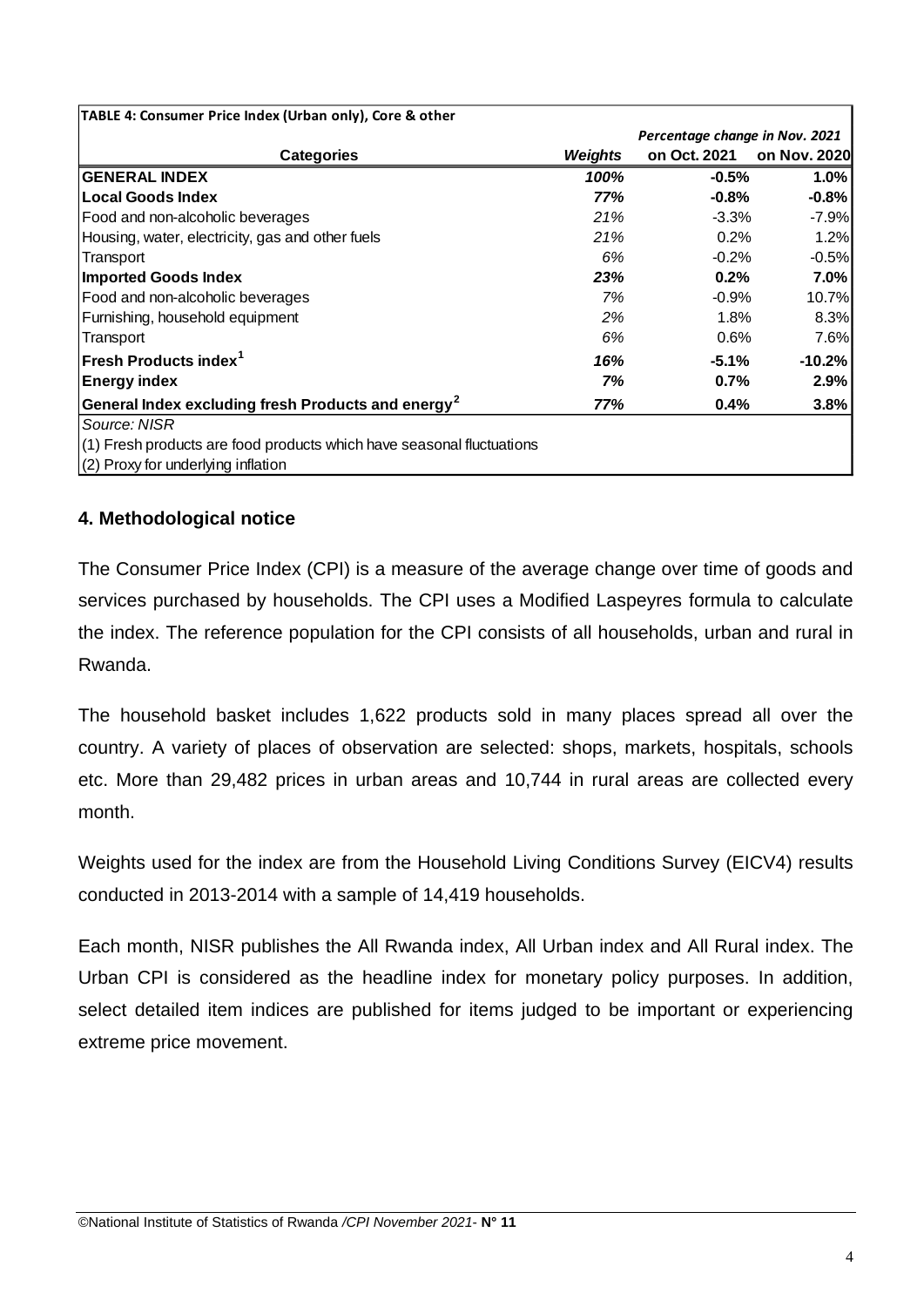#### **4.1 Main terms used in Rwandan CPI**

**General index:** The highest level of aggregation of a CPI which covers all the items within the scope of the CPI

**Core (underlying) inflation**: A type of CPI which shows the underlying trend in inflation by excluding those movements which arise from transient factors such as seasonality or other short term price volatility

**Index reference period (Feb 2014=100):** The period with which all other periods are compared (the period for which the value of the CPI is set at 100).

**Monthly inflation**: Compare the current index number compared with the index number of the previous month

**Annual inflation:** Compare the index number for a particular month with the index number for the same month of the previous year

**Annual average inflation:** Compare the average of all the monthly indices in a particular year with the corresponding average for the previous year. Any twelve-month average (eg. from July 2016 to June 2017) may be compared with the twelve-month average (also from July 2015 to June 2016) in order to calculate June 2017 inflation rate.

#### **4. 2. How to Interpret CPI**

Movements of the indices from one month to another usually are expressed as percentage changes rather than changes in index points. The level of the index (relative to its base period) affects index point changes, but it does not affect percent changes. The following example illustrates how to calculate percentage changes:

#### *Index point change*

| <b>CPI</b>                    | 178                |
|-------------------------------|--------------------|
| Less CPI for previous period  | 176                |
| Equals index point change     | 2                  |
| Percent change                |                    |
| Index point difference        | 2                  |
| Divided by the previous index | 176                |
| Equals                        | 0.011              |
| Results multiplied by 100     | $0.011 \times 100$ |
| Equals percent change         | 1.1                |

©National Institute of Statistics of Rwanda */CPI November 2021*- **N° 11**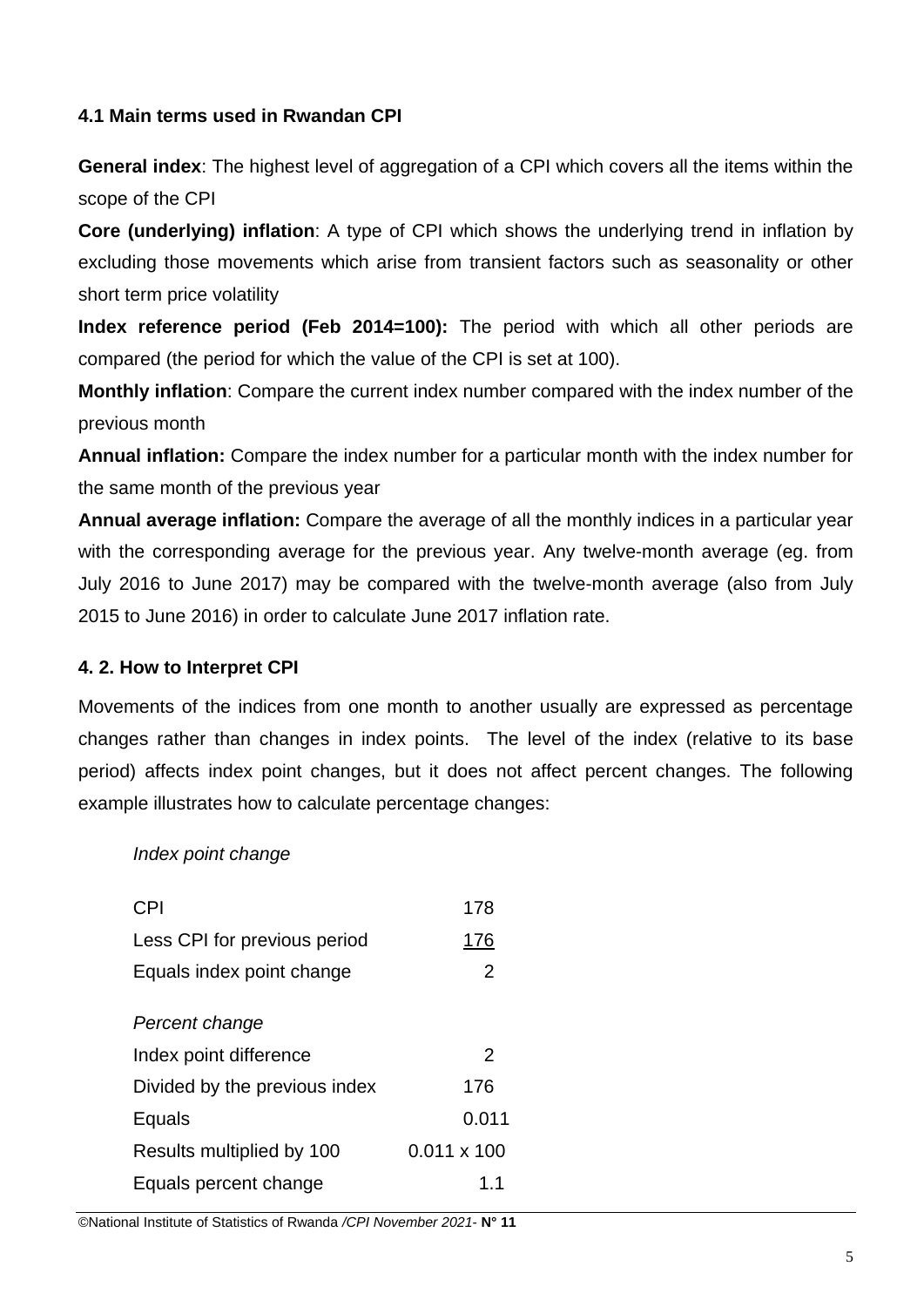#### **6. Annexes: Reference Tables**

#### **Annex 1: Consumer Price Index, Urban**

|              |                                                                                                                                                  |         |        | Index (Feb 2014=100) |               | Percentage change in Nov. 2021 | Contributions <sup>1</sup> : |         |                   |
|--------------|--------------------------------------------------------------------------------------------------------------------------------------------------|---------|--------|----------------------|---------------|--------------------------------|------------------------------|---------|-------------------|
| Code         | <b>Categories</b>                                                                                                                                | Weights | Nov-20 | Oct-21               | <b>Nov-21</b> | on Oct. 2021                   | on Nov. 2020                 |         | 1 month 12 months |
| 00           | <b>GENERAL INDEX</b>                                                                                                                             | 100%    | 128.3  | 130.4                | 129.7         | $-0.5%$                        | 1.0%                         | $-0.5%$ | 1.0%              |
| 01           | Food and non-alcoholic beverages                                                                                                                 | 27%     | 144.6  | 143.0                | 139.2         | $-2.7%$                        | $-3.7%$                      | $-0.8$  | $-1.2$            |
| 01.1.1       | Bread and cereals                                                                                                                                | 5%      | 131.4  | 129.2                | 130.7         | 1.1%                           | $-0.5%$                      | 0.1     | 0.0               |
| 01.1.2       | Meat                                                                                                                                             | 2%      | 153.2  | 162.7                | 163.2         | 0.3%                           | 6.5%                         | 0.0     | 0.2               |
| 01.1.4       | Milk cheese and eggs                                                                                                                             | 1%      | 128.1  | 137.9                | 136.0         | $-1.4%$                        | 6.1%                         | 0.0     | 0.1               |
| 01.1.7       | Vegetables                                                                                                                                       | 9%      | 166.7  | 148.7                | 133.5         | $-10.2%$                       | $-19.9%$                     | $-1.0$  | $-2.3$            |
| 01.2         | Non-alcoholic beverages                                                                                                                          | 1%      | 130.4  | 133.9                | 133.8         | $-0.1%$                        | 2.6%                         | 0.0     | 0.0               |
| 02           | Alcoholic beverages tobacco and narcotics                                                                                                        | 5%      | 170.3  | 176.6                | 177.1         | 0.2%                           | 4.0%                         | $0.0\,$ | 0.3               |
| 03           | Clothing and footwear                                                                                                                            | 5%      | 128.4  | 132.3                | 132.6         | 0.3%                           | 3.3%                         | 0.0     | 0.2               |
| 04           | Housing water, electricity, gas and other fuels                                                                                                  | 21%     | 121.0  | 122.3                | 122.6         | 0.2%                           | 1.3%                         | 0.0     | 0.2               |
| 05           | Furnishings household equipment and routine                                                                                                      | 4%      | 119.5  | 125.5                | 127.3         | 1.5%                           | 6.5%                         | 0.1     | 0.2               |
|              | household maintenance                                                                                                                            |         |        |                      |               |                                |                              |         |                   |
| 06           | Health                                                                                                                                           | 1%      | 107.8  | 108.1                | 108.6         | 0.5%                           | 0.8%                         | 0.0     | 0.0               |
| 07           | Transport                                                                                                                                        | 12%     | 127.4  | 131.9                | 132.2         | 0.2%                           | 3.8%                         | 0.0     | 0.5               |
| 08           | Communication                                                                                                                                    | 3%      | 105.8  | 105.8                | 105.8         | $0.0\%$                        | 0.0%                         | 0.0     | 0.0               |
| 09           | Recreation and culture                                                                                                                           | 3%      | 126.5  | 128.2                | 129.1         | 0.7%                           | 2.1%                         | 0.0     | 0.1               |
| 10           | Education                                                                                                                                        | 3%      | 109.5  | 130.6                | 130.6         | $0.0\%$                        | 19.2%                        | 0.0     | 0.5               |
| 11           | Restaurants and hotels                                                                                                                           | 9%      | 107.1  | 110.4                | 111.3         | 0.9%                           | 3.9%                         | 0.1     | 0.3               |
| 12           | Miscellaneous goods and services                                                                                                                 | 6%      | 116.2  | 116.2                | 116.4         | 0.2%                           | 0.2%                         | 0.0     | 0.0               |
| Source: NISR |                                                                                                                                                  |         |        |                      |               |                                |                              |         |                   |
|              | $(1)$ "Contributions" take into account both the growth rate and the relative weight of each category to explain the percentage change observed. |         |        |                      |               |                                |                              |         |                   |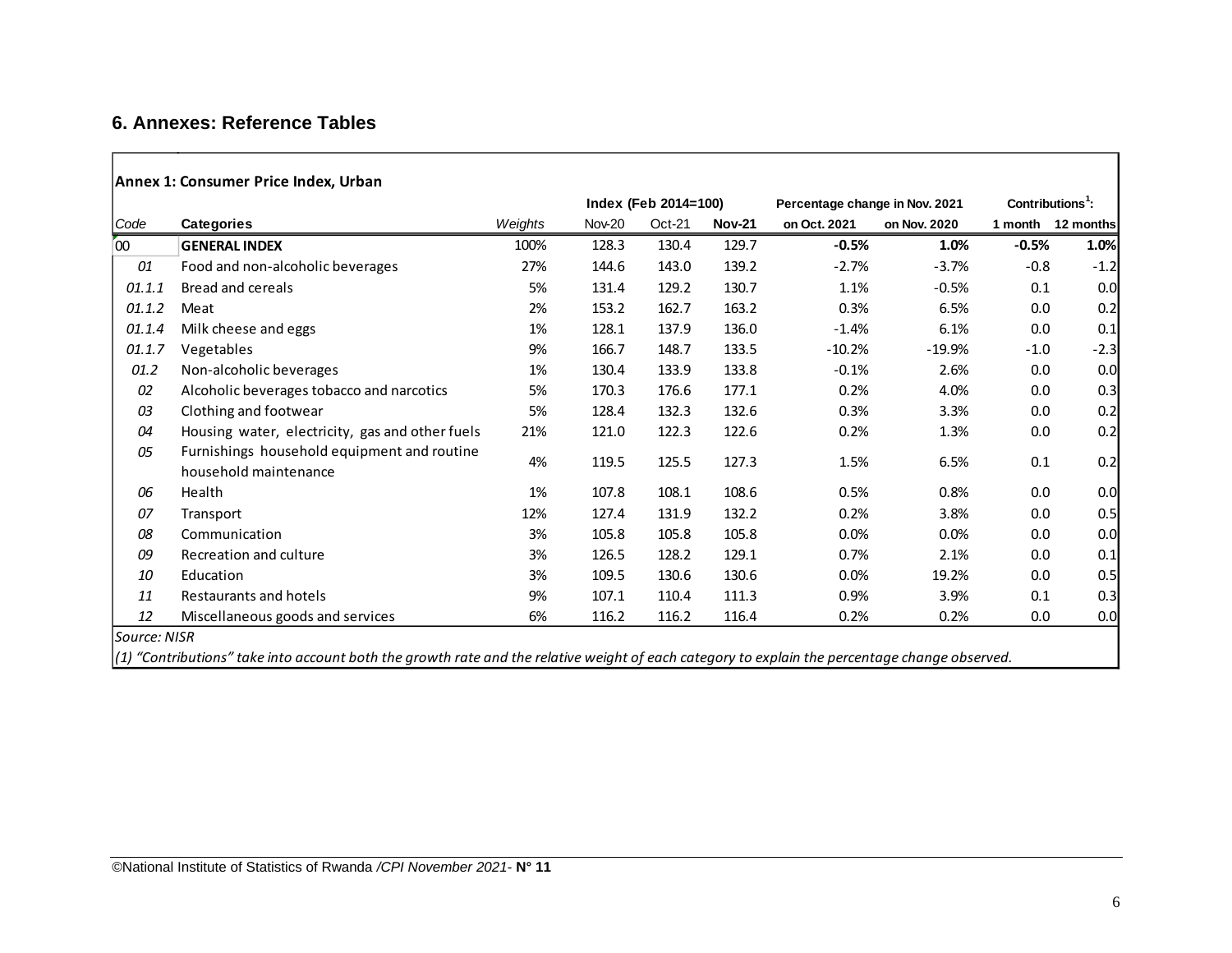|        | Annex 2: Consumer Price Index, Rural                                 |         |        |                      |               |                                |                    |         |           |
|--------|----------------------------------------------------------------------|---------|--------|----------------------|---------------|--------------------------------|--------------------|---------|-----------|
|        |                                                                      |         |        | Index (Feb 2014=100) |               | Percentage change in Nov. 2021 | $Contributions1$ : |         |           |
| Code   | Categories                                                           | Weights | Nov-20 | $Oct-21$             | <b>Nov-21</b> | on Oct. 2021                   | on Nov. 2020       | 1 month | 12 months |
| 00     | <b>GENERAL INDEX</b>                                                 | 100%    | 147.0  | 139.1                | 137.6         | $-1.1%$                        | $-6.4%$            | $-1.1%$ | $-6.4%$   |
| 01     | Food and non-alcoholic beverages                                     | 48%     | 160.4  | 140.4                | 135.2         | $-3.7%$                        | $-15.7%$           | $-1.8$  | $-8.2$    |
| 01.1.1 | Bread and cereals                                                    | 8%      | 150.4  | 146.6                | 149.9         | 2.2%                           | $-0.4%$            | 0.2     | 0.0       |
| 01.1.2 | Meat                                                                 | 2%      | 162.5  | 173.2                | 173.3         | 0.0%                           | 6.6%               | 0.0     | 0.1       |
| 01.1.4 | Milk cheese and eggs                                                 | 1%      | 133.9  | 147.4                | 151.8         | 3.0%                           | 13.4%              | 0.0     | 0.1       |
| 01.1.7 | Vegetables                                                           | 26%     | 175.1  | 136.3                | 124.7         | $-8.5%$                        | $-28.8%$           | $-2.2$  | $-8.9$    |
| 01.2   | Non-alcoholic beverages                                              | 1%      | 119.9  | 122.2                | 122.2         | 0.0%                           | 1.9%               | 0.0     | 0.0       |
| 02     | Alcoholic beverages tobacco and narcotics                            | 8%      | 148.6  | 154.1                | 154.5         | 0.3%                           | 4.0%               | 0.0     | 0.3       |
| 03     | Clothing and footwear                                                | 5%      | 132.1  | 138.3                | 137.9         | $-0.3%$                        | 4.4%               | 0.0     | 0.2       |
| 04     | Housing water, electricity, gas and other fuels                      | 16%     | 136.4  | 137.2                | 141.2         | 2.9%                           | 3.5%               | 0.5     | 0.5       |
| 05     | Furnishings household equipment and routine<br>household maintenance | 3%      | 123.2  | 127.8                | 134.5         | 5.2%                           | 9.2%               | 0.2     | 0.2       |
| 06     | Health                                                               | 1%      | 106.7  | 109.0                | 109.0         | 0.1%                           | 2.1%               | 0.0     | 0.0       |
| 07     | Transport                                                            | 4%      | 107.7  | 108.4                | 108.5         | 0.1%                           | 0.7%               | 0.0     | 0.0       |
| 08     | Communication                                                        | 2%      | 100.0  | 100.0                | 100.0         | 0.0%                           | 0.0%               | 0.0     | 0.0       |
| 09     | Recreation and culture                                               | 1%      | 124.7  | 130.3                | 130.4         | 0.0%                           | 4.5%               | 0.0     | 0.1       |
| 10     | Education                                                            | 1%      | 176.4  | 186.2                | 186.2         | 0.0%                           | 5.6%               | 0.0     | 0.1       |
| 11     | Restaurants and hotels                                               | 5%      | 121.7  | 127.3                | 127.6         | 0.2%                           | 4.9%               | 0.0     | 0.2       |
| 12     | Miscellaneous goods and services                                     | 4%      | 116.9  | 117.7                | 117.8         | 0.1%                           | 0.8%               | 0.0     | 0.0       |

*Source: NISR*

*(1) "Contributions" take into account both the growth rate and the relative weight of each category to explain the percentage change observed.*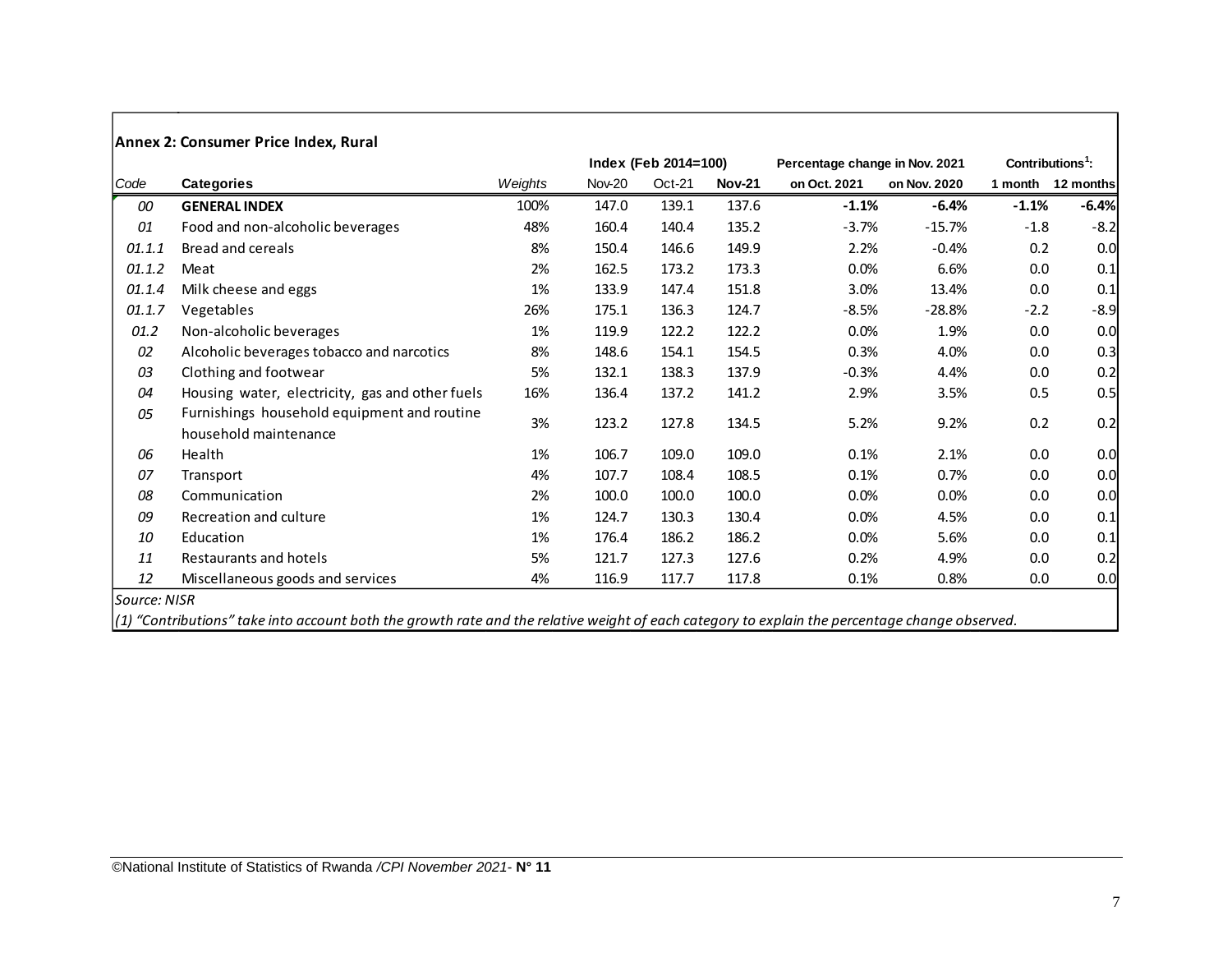|        |                                                                      |         |               | Index (Feb 2014=100) |               | Percentage change in Nov. 2021 | $Contributions1$ : |         |                   |
|--------|----------------------------------------------------------------------|---------|---------------|----------------------|---------------|--------------------------------|--------------------|---------|-------------------|
| Code   | Categories                                                           | Weights | <b>Nov-20</b> | $Oct-21$             | <b>Nov-21</b> | on Oct. 2021                   | on Nov. 2020       |         | 1 month 12 months |
| 100    | <b>GENERAL INDEX</b>                                                 | 100%    | 139.9         | 136.3                | 135.2         | $-0.9%$                        | $-3.4%$            | $-0.9%$ | $-3.4%$           |
| 01     | Food and non-alcoholic beverages                                     | 39%     | 156.7         | 142.3                | 137.5         | $-3.4%$                        | $-12.3%$           | $-1.4$  | $-5.4$            |
| 01.1.1 | Bread and cereals                                                    | 7%      | 145.1         | 141.8                | 144.5         | 1.9%                           | $-0.4%$            | 0.1     | 0.0               |
| 01.1.2 | Meat                                                                 | 2%      | 158.4         | 168.6                | 168.8         | 0.1%                           | 6.6%               | 0.0     | 0.1               |
| 01.1.4 | Milk cheese and eggs                                                 | 1%      | 130.6         | 142.1                | 143.3         | 0.8%                           | 9.7%               | 0.0     | 0.1               |
| 01.1.7 | Vegetables                                                           | 18%     | 173.6         | 139.2                | 126.8         | $-8.9%$                        | $-27.0%$           | $-1.7$  | $-6.2$            |
| 01.2   | Non-alcoholic beverages                                              | 1%      | 124.7         | 127.6                | 127.6         | $-0.1%$                        | 2.3%               | 0.0     | 0.0               |
| 02     | Alcoholic beverages tobacco and narcotics                            | 7%      | 154.9         | 160.7                | 161.1         | 0.3%                           | 4.0%               | 0.0     | 0.3               |
| 03     | Clothing and footwear                                                | 5%      | 130.4         | 135.6                | 135.5         | $-0.1%$                        | 3.9%               | 0.0     | 0.2               |
| 04     | Housing water, electricity, gas and other fuels                      | 18%     | 127.9         | 129.0                | 131.1         | 1.6%                           | 2.5%               | 0.3     | 0.4               |
| 05     | Furnishings household equipment and routine<br>household maintenance | 3%      | 121.2         | 126.5                | 130.9         | 3.5%                           | 8.0%               | 0.1     | 0.2               |
| 06     | Health                                                               | 1%      | 107.2         | 108.6                | 108.9         | 0.3%                           | 1.5%               | 0.0     | 0.0               |
| 07     | Transport                                                            | 8%      | 121.0         | 124.3                | 124.5         | 0.2%                           | 2.9%               | 0.0     | 0.2               |
| 08     | Communication                                                        | 2%      | 102.5         | 102.5                | 102.5         | 0.0%                           | 0.0%               | 0.0     | 0.0               |
| 09     | Recreation and culture                                               | 2%      | 125.6         | 128.9                | 129.4         | 0.4%                           | 3.1%               | 0.0     | 0.1               |
| 10     | Education                                                            | 2%      | 139.6         | 157.1                | 157.1         | 0.0%                           | 12.6%              | 0.0     | 0.3               |
| 11     | Restaurants and hotels                                               | 6%      | 113.8         | 118.0                | 118.7         | 0.6%                           | 4.3%               | 0.0     | 0.2               |
| 12     | Miscellaneous goods and services                                     | 5%      | 116.1         | 116.4                | 116.6         | 0.2%                           | 0.5%               | $0.0\,$ | 0.0               |

(1) "Contributions" take into account both the growth rate and the relative weight of each category to explain the percentage change observed.